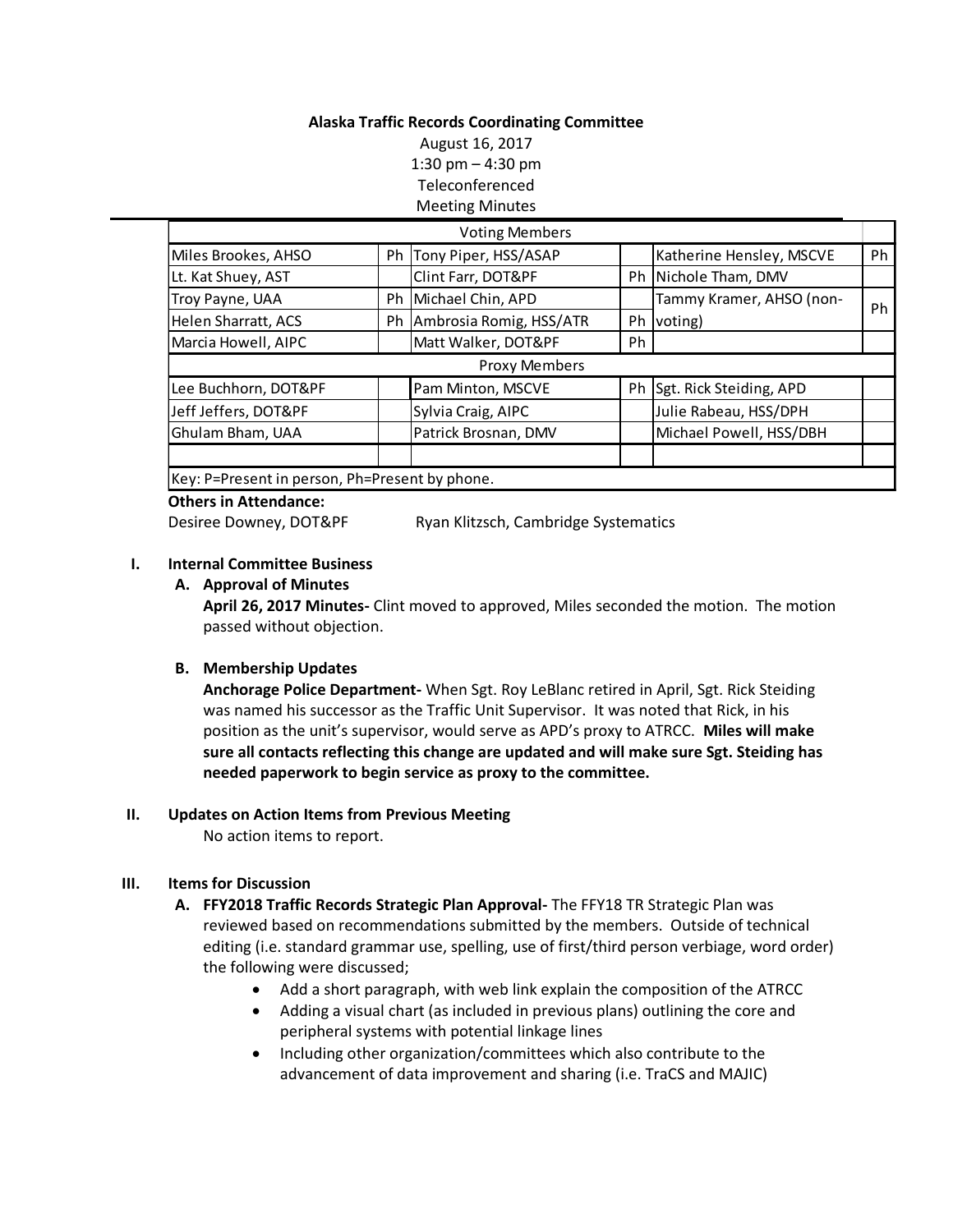- Including materials such as grant packets in the plan for parties outside of the ATRCC to reference
- Include the goals from section VII. page 28 of the FFY15 and FFY16 TRSP.

**Miles will work with Cambridge to look into these edits and suggestions and distribute a plan for email approval in late August or early September.** 

**B. TRSP Tracking Tool-**Miles presented a tracking/status tool to the committee which was created for a quick visual report on the highest ranked priority deficiencies from the 2016 Traffic Records Assessment. The goal of this tool is to update it at least once a year, but hopefully bi-annually as the priorities are addressed. This visual will be used when the TRCC looks at tables 6.2, 6.3, and 6.4 to determine if lower priority deficiencies can be moved up for action.

The status meters are currently set at "Not Started" within the tracking tool although it is known that some of these findings are currently being addressed and have changed since the assessment was conducted in 2016. Miles asked the TRCC Committee Members to look at the document for your system. **Review the "Assessor Conclusion", "Performance Measure/Target", and "Timeline" columns and evaluate the status of each using the meter on the furthest right and report update to Miles.** Miles will remind committee members in a follow up email.

**C. PDO/Minor Injury Crash Reporting (12-209) Revision** – Clint informed the group that through discussions with DPS and DMV that the 12-209 Crash Form (driver self-report) does not have a defined owner. It is believed that the 12-209 was designed by DPS for DMV and DOT use to capture less serious in nature crashes. As mentioned in previous meetings, use of the 12-209 has increased which has contributed to the crash back log as it exists. Additionally, the attributes and fields on the 12-209 do not match the equivalent fields found in the 12-200 (police crash report form) and DOT's crash database further complicating crash data collection efforts. His staff has begun to look at the 12-209 and align the limited crash collections fields to align with the 12-200 for ease of data collection. The next step will be return to online submission of the data thus reducing the work load of the current crash data entry contractors, which are consuming 405c funding from AHSO.

If there members of TRCC which have questions or concerns regarding the change of the driver self-reporting crash form, contact Clint or Miles.

### **IV. Other Short Business**

**A. Juneau Police Department FFY17 Traffic Records Project Update-** Miles conducted AHSO's required grantee site visit to JPD in early August. The main purpose of JPD's project was to refresh its original fleet of Mobile Data Terminals (MDTs) and issue each sworn officer their own MDT for the collection of citation and crash data via TraCS. All of the equipment JPD ordered has been received by the department and is the final stages of being imaged. Once this is competed quick field testing will occur and all units will be deployed to officers. Once this is completed, the number of minor offense (MO) citations electronically submitted to the Juneau Court by JPD should increase, and the number of paper MO citations should decrease. There was one glitch with the new units related to their operating system. There were some compatibility issues between the newest version of